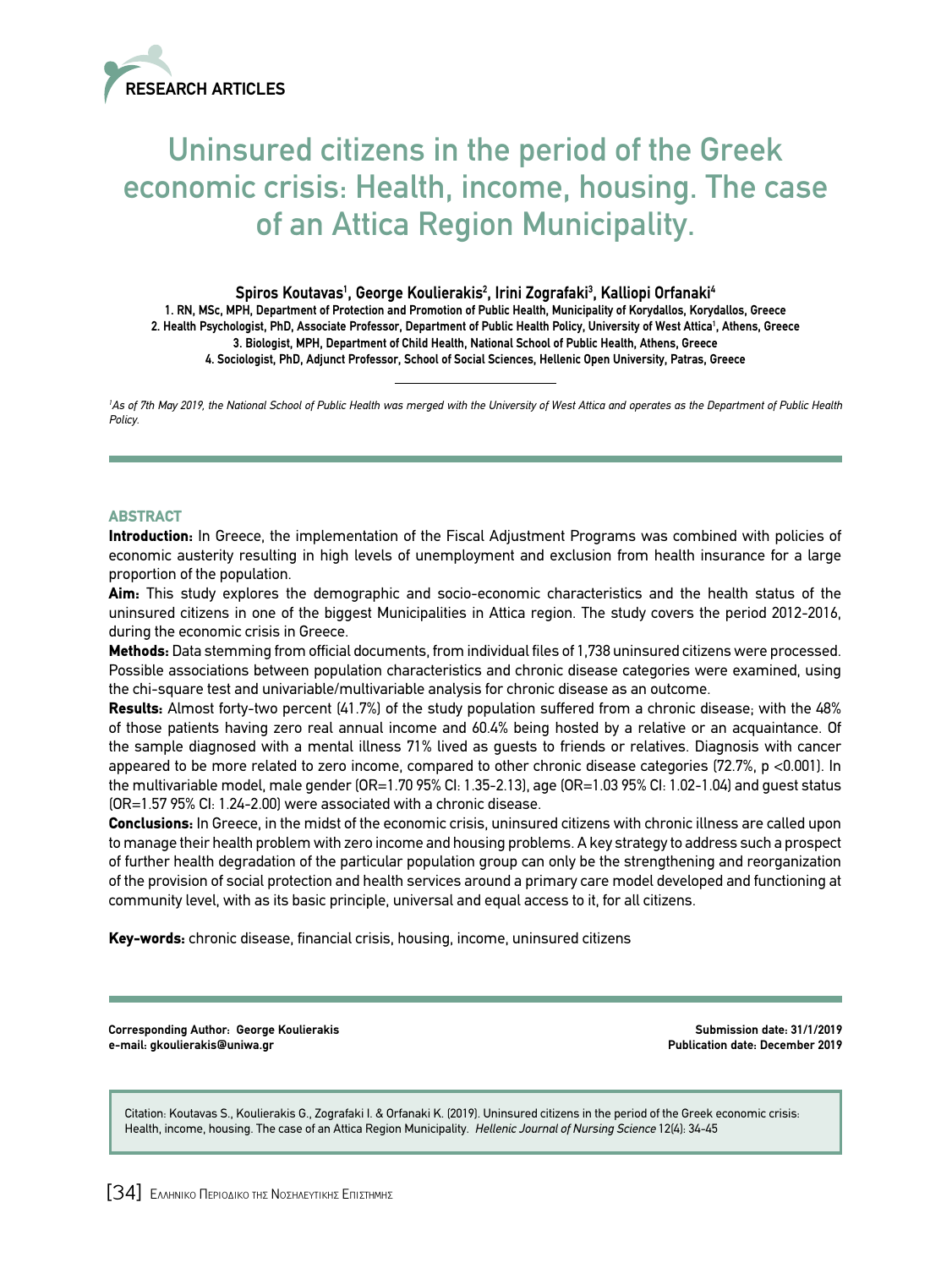

## HIGHLIGHTS/KEY POINTS

- $\bullet$  Austerity measures applied in Greece during the financial crisis have resulted in an increase in the **proportion of uninsured citizens.**
- $\bullet$  The Greek economic crisis has affected vulnerable population groups at the community level in the local **government.**
- $\bullet$  Uninsured citizens with chronic disease are called upon to manage their health problem in the midst of **an economic crisis, with zero income and guests in relatives or acquaintances.**

## **INTRODUCTION**

acroeconomic and social policies implemented<br>
in a country are among the structural social<br>
determinants of health (Solar & Irwin 2010) and<br>
these related to bealth inequalities. The escenario stricts in a country are among the structural social those related to health inequalities. The economic crisis seems to threaten mainly the low social strata and increases socio-economic inequalities and inequality in social protection and health (Kyriopoulos & Tsiantou 2010). In Greece, the implementation of the Fiscal Adjustment Programs was combined with economic austerity policies, which together with the economic recession and rising of unemployment, led a significant part of the population out of the health insurance system and prevented them from equal access to health services.

The two-way relationship between an individual's financial situation and his/her level of health has been studied and confirmed by a number of researchers (Mackenbach 2005, Stuckler et al 2009), who concluded that people experiencing poverty and social exclusion are at multiple risk of suffering from serious illnesses or even dying from premature death.

The economic crisis and high unemployment are both related with a significant impact on the physical and mental health of the citizens (Marmot & Bell 2009). On the one hand, the reduction of individual income and unemployment are associated with greater morbidity and less use of private health services (Economou et al 2014, Stuckler & Basu 2014). On the other hand, curtailing public spending on health lowers the quantity offered and degrades the quality of the services concerned. Unemployment and low income, as shown by a series of recent studies in Greece (Institute of Social and Preventive Medicine 2016), are associated with mental disorders, drug addiction and substance use problems, poor quality of food, smoking, overuse of alcoholic beverages and an increase in chronic diseases.

Greece's 2008 entry into a fiscal adjustment program led to a sharp increase in unemployment: from 7.8% in 2008 to 27.5% in 2013 (Hellenic Statistical Authority -

HSA 2016). In addition, the implementation of the fiscal adjustment pact was accompanied by particularly negative social impacts, with the Poverty and Social Exclusion Index rising from 27.7% in 2010 to 35.7% in 2015 (Labor Institute of the Greek General Confederation of Labor 2017). Finally, Greece is ranked at the lowest 1/3 compared to other countries of the OECD in the majority of the 25 criteria related to quality of life (e.g. income, work, housing, health, education, security, etc.), and chronic morbidity rates have increased from 39.7% in 2009, to 49.3% in 2014 (HSA 2016).

The impact of the economic crisis is also significant on Greek population's mental health. Research has recorded an increase in the proportion of people with symptoms of major depression (Kentikelenis et al 2014, Simou & Koutsogeorgou 2014), while there was an increase in suicide incidents by 1/3, associated with the austerity measures implemented in June 2011 under the first fiscal adjustment pact (Branas et al 2015). At the same time, potential long-term health effects of the economic crisis on the population can be foreseen when funding for prevention programs was cut down, ceased or drastically reduced: the number of new cases of HIV among injecting drug users has increased since 2010, as well as reports of increased influenza mortality, appearance and spread of the West Nile virus, and emerge of endemic malaria (Bonovas & Nikolopoulos 2012).

The current study explores, for the first time in Greece, the health status and the socio-economic characteristics of all uninsured persons who obtained a medical cover book for uninsured citizens upon their request at the Social Services of one of the biggest Municipalities in Attica region. The study was based on processing data from official government documents, covering the period 2012-2016, which is within the core of the economic crisis in Greece, and aims to contribute in the broad scientific debate on the relationship between austerity policies in times of economic crisis and inequalities in social protection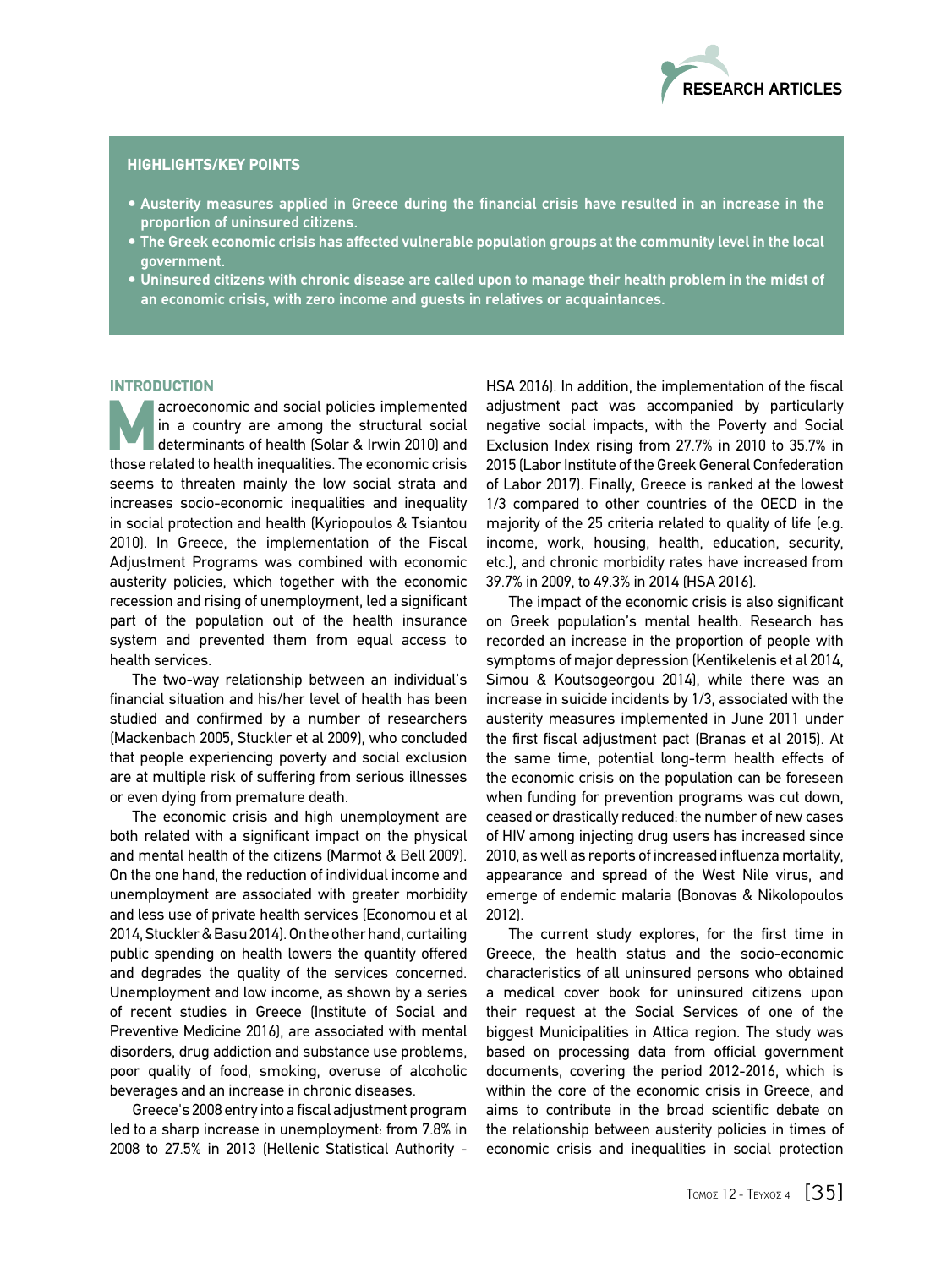

and health for members of the most vulnerable groups of the population. By identifying health status and demographic, economic and social characteristics of uninsured citizens in a large municipality and exploring risk factors such as long-term unemployment, low income and housing status, health and chronic illness management, the current study further aims to provide an evidence-based ground for developing protective policies and implementation of targeted actions to protect vulnerable population groups.

## METHODS

#### The Municipality

The Municipality of reference belongs to the Region of Attica, which was particularly affected by the economic crisis, showing a high unemployment (28.2% in 2014, while the corresponding national rate was 27.13%) and long-term unemployment rates: 68.8% were long-term unemployed for more than 12 months (Attica Region 2015). The Municipality is ranked 17th in the relevant table of the linear indicator of human poverty, among 66 Municipalities (Attica Region 2015). It was one of the first to apply and exercise the responsibility to issue health insurance cover books for uninsured citizens in accordance with the legislation in force. As a result, the Department of Social Services of the Municipality has a complete and large volume of database regarding health status of uninsured citizens, covering a 4 years period of time (2012-2016).

# Population

The study population comprises the total number of uninsured citizens (N=1,738) who applied for, and obtained, a health care cover book for uninsured citizens, by the Social Service of the Municipality, from 19-5-2012 to 4-4-2016, according to the legislation in force. This is a period of almost four years, amid a period of economic crisis, which is bounded by the opening date of the Insurance Office for Unsecured Citizenship, at the Social Solidarity Department of the Municipality and the date that this service was abolished, as the State provided access to public health services for all uninsured citizens by using only their Social Security Number.

In accordance with the legislation laying down the conditions, criteria and procedures for issuing a medical cover book for uninsured and financially weak citizens, which was in force at the time of the survey, a Special Social Assistance Committee is being set up in the Social Services Directorate of each Municipality, which examines the applications request interested parties. Beneficiaries, who are legally and permanently resident of the country, are Greek citizens or Greeks of Greek origin (expatriates holders of an expatriate identity card) or stateless persons or nationals of the European Union Member States are uninsured. Furthermore, their annual family income does not exceed the amount of 6.000 Euros, increased by 20% for the spouse and for each minor or protected child, provided, that such income does not come from a professional activity that enables him/her to be insured This fixed income is increased by 50% in the case of persons with a 67% or more disability. Income is the actual or imputed taxable income, including tax-excempt. Beneficiaries have free of charge access to examination, medication (from a specific list), paraclinical or laboratory examinations and full hospitalization, only in the NHS hospitals. Every single uninsured citizen possessed a unique number in the Municipality's electronic welfare Record; this was the only criterion for participating in the study.

## Study design - Procedure

For the collection of all available economic, demographic, social and health-related data, 1,738 e-Registries of uninsured citizens were systematically explored. In addition, as the existing data in the e-Registry were considered inadequate, every individual folder was further investigated by the primary researcher (SK), who collected data such as citizens' gender, date of birth, nationality, actual annual income, unemployment and residence status, disability and disease categories.

As a result of the above procedure, a new database was created, unifying the existing fields of the electronic Registry with the following new data: gender, age, citizenship, unemployment status, residence status (rented house, owned house, guest), real annual income (declared to the tax office), type of disease (chronic or acute) disease and categories of disease.

In order to accurately mirror the characteristics of the studied population and facilitate data processing, the research team grouped gathered information into five main categories – participant's profiles. The common characteristic of all profiles was citizens' non-insurance coverage, while the individual attribute for each of the five profile categories was:

a / long-term (>12 months) unemployment, for the unemployed;

b / the certified disability of more than 67%, for disabled citizens;

 $c$  / being under 18 years old, for the minors;

d / the use of substances, for drug users;

e / HIV seropositivity, for seropositive.

The study took place from October 2016 to January 2017.

#### Statistical analysis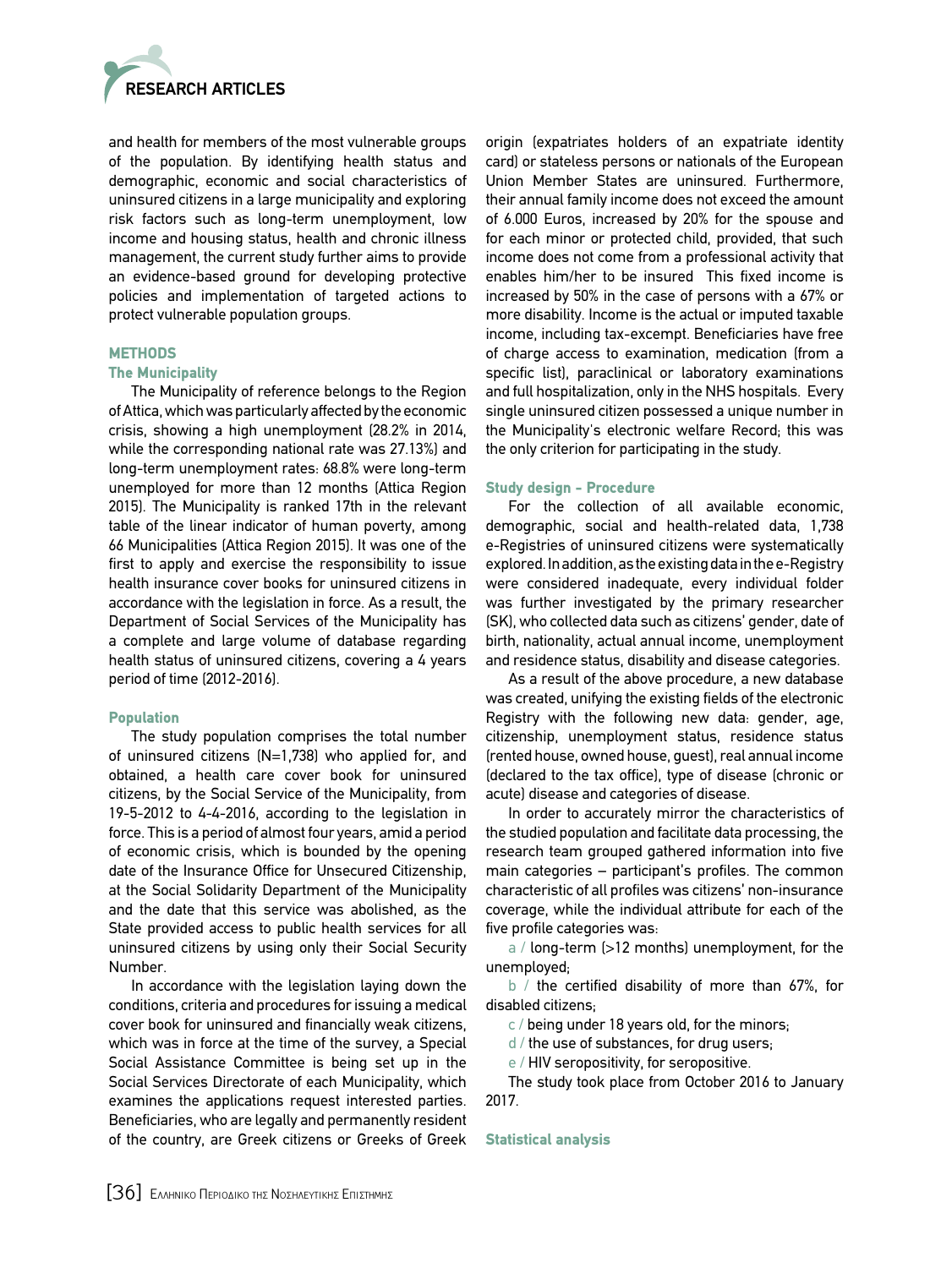

Using Stata 11.0, we produced descriptive tables for all beneficiaries, both for their demographic and socio - economic characteristics, focusing mainly on gender, age, income and housing status, as well as their health status, which was determined by two basic values: the existence of a disease or not. In a second stage, possible correlations and differences in rates were explored, focusing on the group of uninsured citizens who had been diagnosed with a chronic disease.

Chi-square test was used for hypothesis testing setting the alpha level at 0.05. Univariable and multivariable analyses using logistic regression were performed in order to examine possible associations between population characteristics and suffering from a chronic health condition. Annual income was not used in the model, because there were different income limits for the acquisition of the uninsured citizen cover book for people with and without a chronic disease, so adding outcome into the model would produce a false negative association between income and chronic disease.

# Ethical considerations

The study concerned the processing of data already collected by a public body. In order to carry out the study, permission to access data was asked and granted by both the Municipality and the Department of Social Services, in which both the electronic Registry and the beneficiaries' personal files were kept and registered.

As the study included the collection of data for individuals whose identity could be recognized, its design ensured that the data were kept confidential. More specifically, data collection and recording took place within the physical space of the Department of Social Services, where the personal files were kept. Only the primary researcher (SK) and the employees of the Department, appointed for data registration and management were physically present. No individual file was moved outside the room. The primary investigator ensured the secure storage of the collected data in a database on his personal computer with the use of a secret password, and exclusive access to them by himself, as no access authorization was given to any other person. During processing, data was converted into unidentifiable personal - unidentifiable anonymized data, removing any data that could be used to identify participants when analyzing or publishing the study results.

# **RESULTS**

Table 1 shows the basic demographic and socioeconomic characteristics of all participants. The majority of non-insured persons were 35-64 years old (61.7%), of Greek citizenship (96.9%), women (54.4%), while

# **Table 1. Characteristics of the study population (N = 1,738)**

|                                         | n/N       | % (95% CI)            |
|-----------------------------------------|-----------|-----------------------|
| Gender                                  |           |                       |
| Male                                    | 789/1730  | 45.6 (43.3-48.0)      |
| Female                                  | 941/1730  | 54.4 (52.0-56.7)      |
| Age                                     |           |                       |
| < 18                                    | 255/1724  | 14.8 (13.2-16.5)      |
| 18-24                                   | 81/1724   | $4.7$ $(3.8 - 5.8)$   |
| $25 - 34$                               | 175/1724  | $10.2$ $(8.8 - 11.7)$ |
| $35 - 44$                               | 352/1724  | 20.4 (18.6-22.4)      |
| 45-54                                   | 337/1724  | 19.5 (17.7-21.5)      |
| 55-64                                   | 375/1724  | 21.8 (20.0-23.8)      |
| 65-74                                   | 142/1724  | $8.2$ (7.0-9.6)       |
| $75+$                                   | 7/1724    | $0.4$ $(0.2 - 0.8)$   |
| <b>Ethnicity</b>                        |           |                       |
| Greek                                   | 1675/1729 | 96.9 (95.9-97.6)      |
| non-Greek                               | 54/1729   | $3.1$ $(2.4 - 4.1)$   |
| <b>Profile Category</b>                 |           |                       |
| Drug user                               | 56/1738   | $3.2$ (2.5-4.2)       |
| <b>Disabled</b>                         | 380/1738  | 21.9 (20.0-23.9)      |
| Unemployed/ Uninsured                   | 1001/1738 | 57.6 (55.2-59.9)      |
| Minor                                   | 292/1738  | 16.8 (15.1-18.6)      |
| HIV seropositive                        | 9/1738    | $0.5(0.3-0.9)$        |
| <b>Disease</b>                          |           |                       |
| Chronic                                 | 725/1738  | 41.7 (39.4-44.0)      |
| Acute                                   | 82/1738   | $4.7$ $(3.8-5.8)$     |
| Not stated                              | 931/1738  | 53.6 (51.2-55.9)      |
| <b>Housing status</b>                   |           |                       |
| Owned house                             | 337/1685  | 20.0 (18.2-22.0)      |
| Rented house                            | 243/1685  | 14.4 (12.8-16.2)      |
| Guest                                   | 392/1685  | 22.6 (20.6-24.6)      |
| Guest in parents'/<br>offsprings' house | 465/1685  | 26.7 (24.7-28.9)      |
| Minor (n/a)                             | 248/1685  | $14.7(13.1 - 16.5)$   |
| Annual income (in euro)                 |           |                       |
| 0                                       | 1200/1738 | 69.0 (66.8-71.2)      |
| $<$ 3000                                | 145/1738  | $8.3$ (7.1-9.7)       |
| 3000-5000                               | 310/1738  | 17.8 (16.1-19.7)      |
| >5000                                   | 83/1738   | $4.8$ $(3.9 - 5.9)$   |
| <b>Renewals</b>                         |           |                       |
| 0                                       | 822/1730  | 47.5 (45.2-49.9)      |
| 1                                       | 383/1730  | 22.1 (20.2-24.2)      |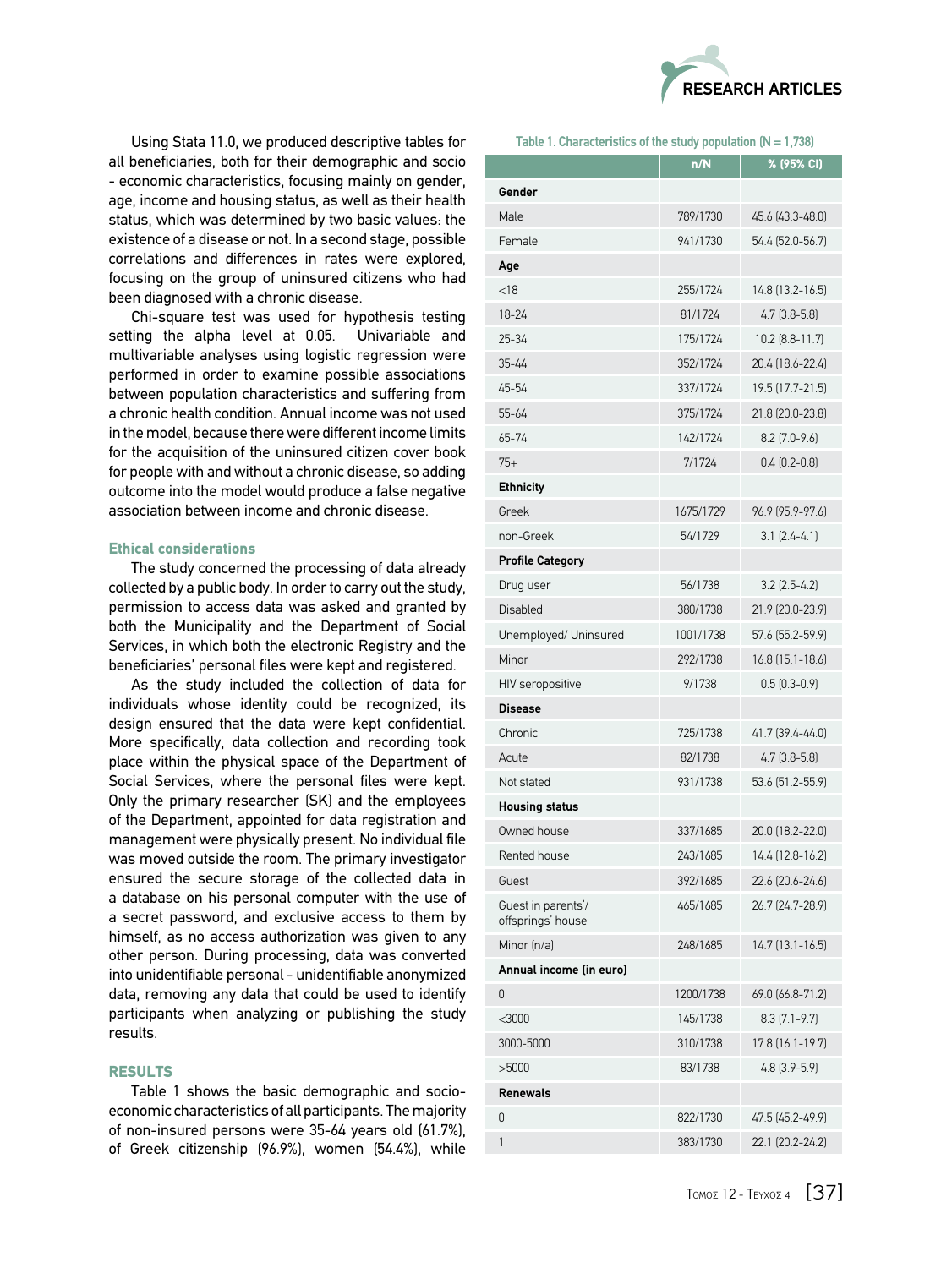

## **Table 1. Characteristics of the study population (N = 1,738) (συνέχεια)**

|     | n/N      | % (95% CI)          |
|-----|----------|---------------------|
| 2   | 264/1730 | 15.3 (13.6-17.0)    |
| 3   | 229/1730 | 13.2 (11.7-14.9)    |
|     | 32/1730  | $1.8$ $[1.3 - 2.6]$ |
|     | Mean     | <b>SD</b>           |
| Aqe | 42 N.    | 18.29               |

#### **Table 2. Registrations by year and profile category**

| <b>Drug user</b><br><b>Profile</b>                    |    |     | <b>Disabled</b> |               |     | Unemployed/Uninsured |             | <b>Minor</b> |                | <b>HIV seropositive</b>  | <b>Total</b> |
|-------------------------------------------------------|----|-----|-----------------|---------------|-----|----------------------|-------------|--------------|----------------|--------------------------|--------------|
| <b>Category</b>                                       | n  | 1%  | n               | $\frac{9}{6}$ | n   | $\%$                 | $\mathbf n$ | %            | $\overline{ }$ | $\%$                     | $\mathbf N$  |
| Year of<br>registration                               |    |     |                 |               |     |                      |             |              |                |                          |              |
| 2012                                                  | 19 | 3.8 | 182             | 36.2          | 232 | 46.2                 | 64          | 12.8         | 5              | 1.0                      | 502          |
| 2013                                                  | 27 | 6.4 | 107             | 25.5          | 214 | 51.1                 | 69          | 16.5         | 2              | 0.5                      | 419          |
| 2014                                                  | 4  | 1.1 | 56              | 15.6          | 235 | 65.6                 | 62          | 17.3         |                | 0,3                      | 358          |
| 2015                                                  | 3  | 0.9 | 28              | 8.3           | 233 | 69.3                 | 71          | 21.1         |                | 0.3                      | 336          |
| 2016*                                                 | 3  | 2.6 | 7               | 6.1           | 84  | 73.0                 | 21          | 18.3         | $\mathbf{0}$   | $\overline{\phantom{a}}$ | 115          |
| Chi-square=165.48 (degrees of freedom=16), $p<0.0001$ |    |     |                 |               |     |                      |             |              |                |                          |              |

*\*first four months*

the largest percentage were unemployed uninsured (57.6%). Regarding health status, for about half of the participants (53.6%) there was no registered official document certifying a health problem. Of the total uninsured citizens, 41.7% were recorded with a chronic disease. Regarding the socio-economic situation of the study population, a high percentage (69.0%) had zero annual income, while almost half of them (50.9%) were hosted by a relative or acquaintance.

Table 2 presents the registrations by year and profile category. As seen, there is a downward trend in total new registrations per year, while a significant upward trend in the category of unemployed is observed.

Table 3 presents the basic demographic and socioeconomic characteristics of only those with a chronic disease. A higher proportion (29.1%) of chronically ill is observed within the "55-64" age group, compared to other age groups. Mental illness (37.8%) prevailed, followed by cardiovascular disease (13.9%). These two diseases, as well as cancer and diabetes, accounted for 67.7% of all chronically sufferers. Almost half (48%) of uninsured patients with a chronic disease were registered with zero real annual income, while a high percentage (60.4%) were registered as guests, half of them (30.2%) from the family environment and the other half of an acquaintance.

|                         | n   | % (95% CI)          |
|-------------------------|-----|---------------------|
| Gender                  |     |                     |
| Male                    | 360 | 49.7 (46.0-53.3)    |
| Female                  | 365 | 50.3 (46.7-54.0)    |
| Age                     |     |                     |
| < 18                    | 21  | $2.9$ $[1.9-4.4]$   |
| 18-24                   | 18  | $2.5$ $(1.6 - 3.9)$ |
| $25 - 34$               | 68  | $9.4(7.5 - 11.7)$   |
| $35 - 44$               | 144 | 19.9 (17.1-22.9)    |
| 45-54                   | 162 | 22.3 (19.5-25.5)    |
| $55 - 64$               | 211 | 29.1 (25.9-32.5)    |
| $65 - 74$               | 95  | 13.1 (10.8-15.8)    |
| $75+$                   | 5   | $0.7$ $[0.3 - 1.6]$ |
| Missing                 | 1   | $0.1$ $(0.0 - 0.8)$ |
| <b>Ethnicity</b>        |     |                     |
| Greek                   | 712 | 98.2 (97.0-98.9)    |
| non-Greek               | 13  | $1.8(1.1 - 3.0)$    |
| <b>Profile Category</b> |     |                     |
| Disabled                | 378 | 52.1 (48.5-55.8)    |

**Table 3. Characteristics of people with a chronic disease (N=725)**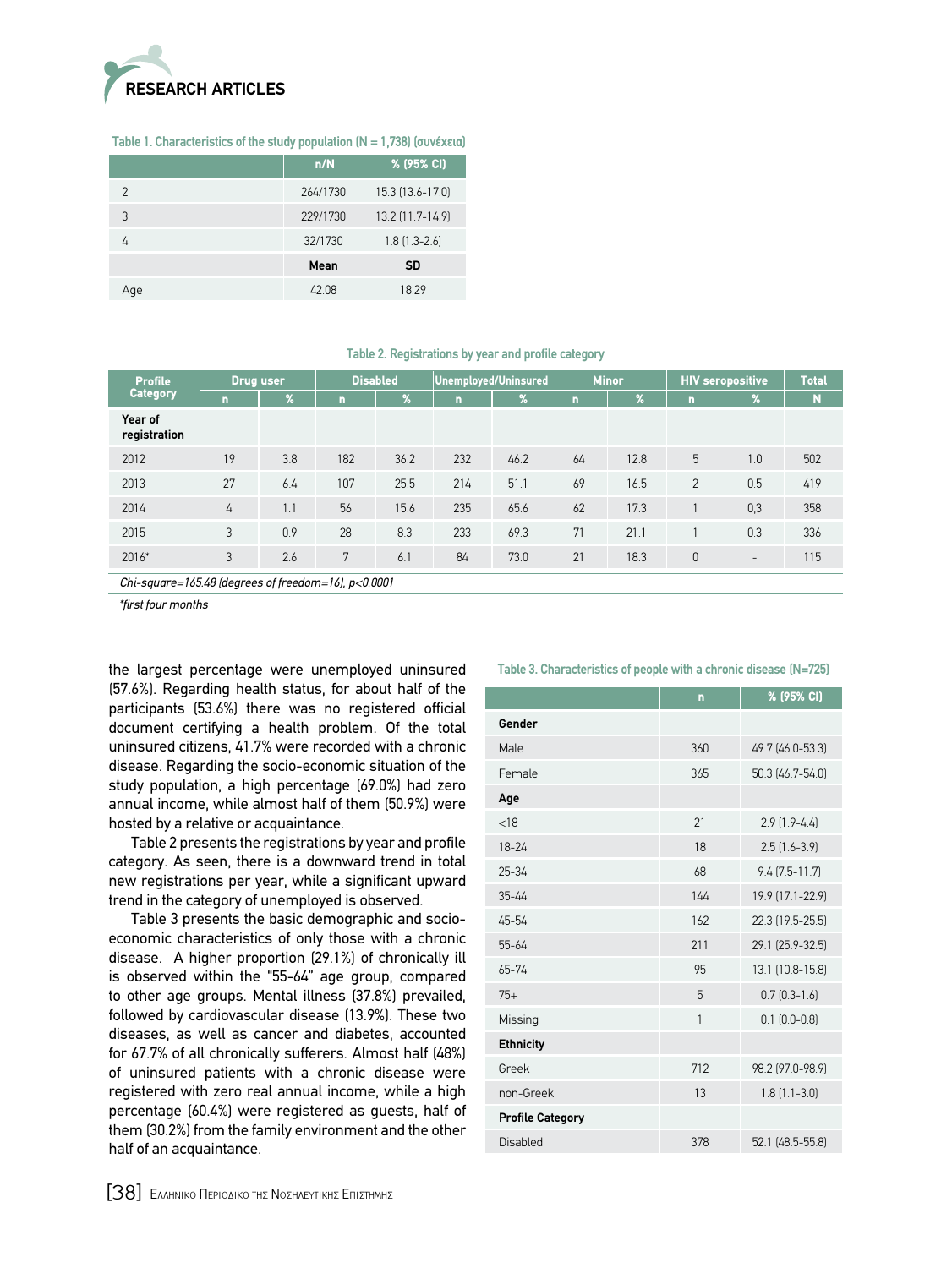

| Table 3. Characteristics of people with a chronic disease (N=725) |                   |  |  |
|-------------------------------------------------------------------|-------------------|--|--|
|                                                                   | <i>(συνέχεια)</i> |  |  |

|                                         | n           | % (95% CI)           |
|-----------------------------------------|-------------|----------------------|
| Unemployed/ Uninsured                   | 276         | 38.1 (34.6-41.7)     |
| Minor                                   | 25          | $3.4$ (2.3-5.0)      |
| HIV seropositive/ Drug user             | 46          | $6.3$ [4.8-8.4]      |
| <b>Housing status</b>                   |             |                      |
| Owned house                             | 160         | 22.1 (19.2-25.2)     |
| Rented house                            | 94          | 13.0 (10.7-15.6)     |
| Guest                                   | 219         | 30.2 (27.0-33.6)     |
| Guest in parents'/<br>offsprings' house | 219         | 30.2 (27.0-33.6)     |
| Minor (n/a)                             | 20          | $2.8$ $(1.8-4.2)$    |
| missing                                 | 13          | $1.8(1.0-3.1)$       |
| <b>Renewals</b>                         |             |                      |
| 0                                       | 238         | 32.8 (29.5-36.3)     |
| 1                                       | 158         | 21.8 (18.9-24.9)     |
| 2                                       | 138         | 19.0 (16.3-22.1)     |
| 3                                       | 170         | 23.4 (20.5-26.7)     |
| 4                                       | 21          | $2.9$ $[1.9-4.4]$    |
| Annual income (in euro)                 |             |                      |
| U                                       | 348         | 48.0 (44.4-51.6)     |
| $<$ 3000                                | 49          | $6.8$ $(5.1 - 8.8)$  |
| 3000-5000                               | 270         | 37.2 (33.8-40.8)     |
| >5000                                   | 58          | $8.0$ $(6.2 - 10.2)$ |
| <b>Chronic disease category</b>         |             |                      |
| Cardiovascular                          | 101         | 13.9 (11.6-16.7)     |
| Cancer                                  | 55          | $7.6$ $(5.9 - 9.8)$  |
| Mental illness                          | 274         | 37.8 (34.3-41.4)     |
| <b>Diabetes</b>                         | 54          | $7.4$ $(5.7-9.6)$    |
| Other                                   | 241         | 33.2 (29.9-36.8)     |
|                                         | <b>Mean</b> | SD                   |
| Age                                     | 49.49       | 14.06                |

Table 4 shows the correlation of gender, citizenship, housing and zero income of uninsured people with the four most prevalent chronic diseases: mental illness, cardiovascular, diabetes and cancer. People with mental illness were living as guests at a higher rate  $(71.0\% , p = 0.002)$ , compared to people suffering from the other diseases. Patients with cancer showed higher rates (72.7%, p <0.001) of zero annual income, compared to the other diseases.

Table 5 shows the results of the univariable and multivariable logistic regression analysis. Age, gender, ethnicity, housing status and number of renewals of the uninsured citizen booklet were included as independent variables. According to the full model, one year increase in age was associated with a 3% increase in the odds of having a chronic disease. In addition, men had 1.7 times the odds of having a chronic disease, compared to women. Furthermore, suffering from a chronic condition was associated with more renewals of the uninsured citizen booklet. Moreover, people living as guests in a friend's or acquaintance's house had 1.5 times the odds of having a chronic disease, compared to people living in a rented or owned house. However, ethnicity showed no statistically significant association with chronic disease.

# **DISCUSSION**

According to the results of the study a significant proportion of the surveyed population of uninsured citizens suffers from a chronic disease. Half of the chronic patients appear to live with zero annual income and a high rate of them lived as guests to friends or relatives. Mental illness is prevalent - with diabetes and cancer being followed - and is highly related to the status of guest. Male gender, age, and host status are related to the existence of chronic disease.

Based on the categorization of the population within the five basic profiles, the majority of the 1,738 uninsured citizens belonged to the group of unemployed uninsured, followed by the disabled people and the minors. Our findings are in line with those in the relevant literature, according to which young people, children, the unemployed and people with disabilities are among the most affected in times of economic crisis (European Commission 2017).

A high proportion of uninsured individuals were between the ages of 35 and 64, while 71% were people aged 18 to 54 years, a potentially active workforce that is outside work, social security and medical coverage. These findings are in line with those of the Labor Force Survey in Greece from 1981 to 2015 for the general population (HSA 2017) and confirm that the economic crisis afflicts people of productive age and individuals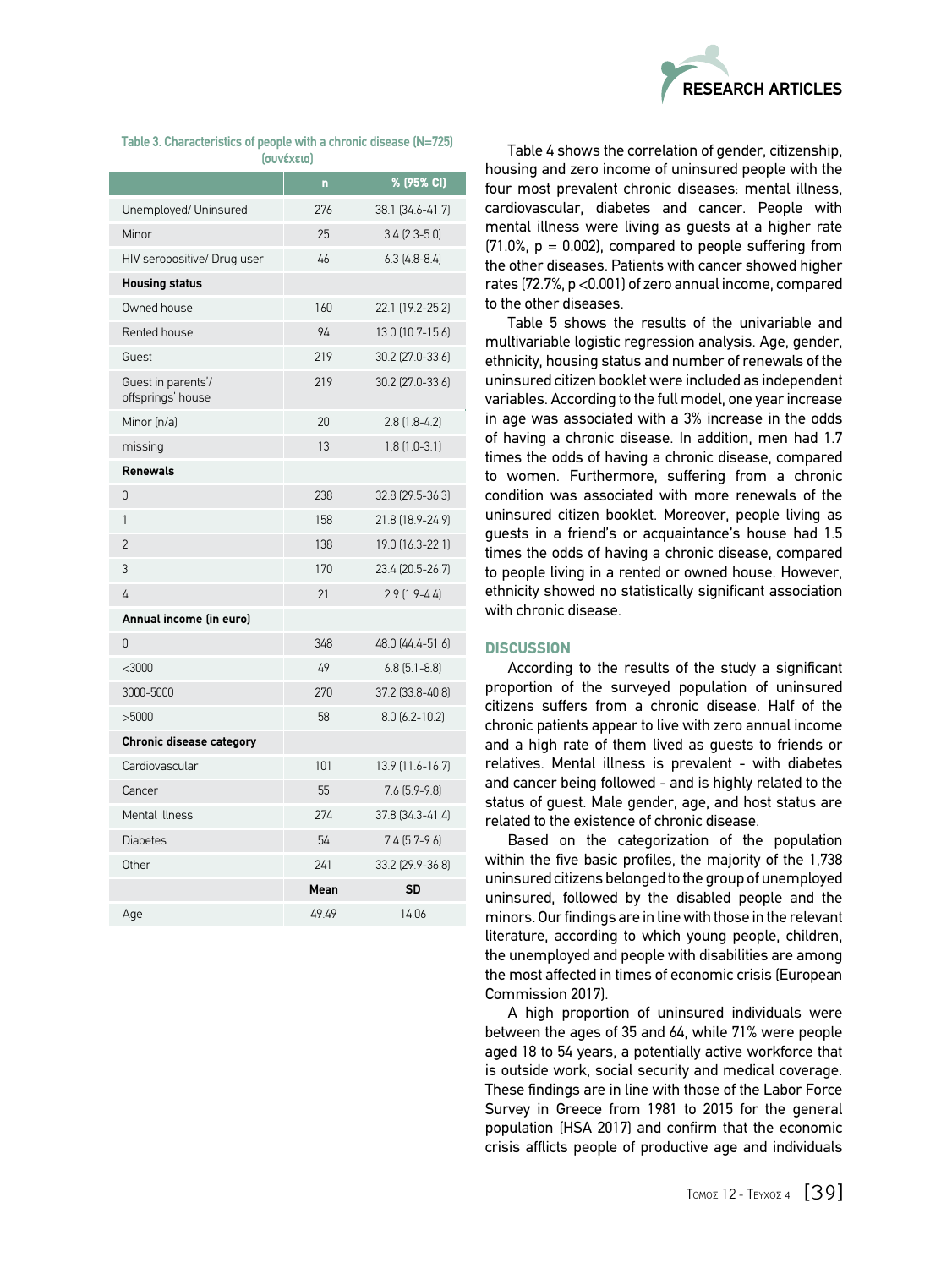

|                                              |               | Cardiovascular          |              | Cancer                  |         | <b>Mental Illness</b>     |         | <b>Diabetes</b>           |         | <b>Other</b>          | Chi-square |         |
|----------------------------------------------|---------------|-------------------------|--------------|-------------------------|---------|---------------------------|---------|---------------------------|---------|-----------------------|------------|---------|
|                                              | $\frac{z}{c}$ | % (95%CI)               | $\leq$       | % (95%CI)               | $\leq$  | % (95%CI)                 | $\leq$  | % (95%CI)                 | $\leq$  | % (95%CI)             | E          | p-value |
| Gender                                       |               |                         |              |                         |         |                           |         |                           |         |                       |            |         |
| Male                                         | 59/101        | $(48.5 - 68.0)$<br>58.4 | 23/55        | $418$<br>$(29.5-55.3)$  | 129/274 | $47.1$<br>$(41.2 - 53.0)$ | 24/54   | $44.4$<br>[31.7-57.9]     | 125/241 | 51.9<br>(45.5-58.1)   | 6.237 (4)  | 0.182   |
| Female                                       | 42/101        | $(32.3 - 51.5)$<br>41.6 | 32/55        | $(44.7 - 70.5)$<br>58.2 | 145/274 | 52.9<br>(47.0-58.8)       | 30/54   | 55.6<br>(42.1–68.3)       | 116/241 | 48.1<br>(41.9-54.5)   |            |         |
| Ethnicity                                    |               |                         |              |                         |         |                           |         |                           |         |                       |            |         |
| Greek                                        | 98/101        | $(91.1 - 99.0)$<br>97.0 | <b>SE/7S</b> | $(88.0 - 99.7)$<br>98.2 | 273/274 | 99.6<br>(97.4-99.9)       | 54/54   | $\overline{100}$          | 233/241 | 96.7<br>(93.5-98.3)   | 8.143 (4)  | 0.086   |
| Non-Greek                                    | 3/101         | $(0.9 - 8.9)$<br>3.0    | 1/55         | $1.8$<br>$(0.2 - 12.0)$ | 1/274   | $0.4$<br>$(0.1 - 0.3)$    | $\circ$ | $\cup$                    | 8/241   | $3.3$<br>(1.7-6.5)    |            |         |
| Housing*                                     |               |                         |              |                         |         |                           |         |                           |         |                       |            |         |
| Guest                                        | 50/98         | $(41.1 - 60.8)$<br>51.0 | 29/55        | $(39.5 - 65.6)$<br>52.7 | 189/266 | 71.0<br>(65.3-76.2)       | 30/53   | 56.6<br>(43.0-69.3)       | 140/220 | 63.6<br>[57.0-69.7]   | 16.922 (4) | 0.002   |
| Rented House/<br>Owned House                 | 48/98         | $(39.2 - 58.9)$<br>49.0 | 26/55        | $[34.4 - 60.5]$<br>47.3 | 77/266  | 29.0<br>[23.8-34.7]       | 23/53   | $43.4$<br>$(30.7 - 57.0)$ | 80/220  | $36.4$<br>[30.3-43.0] |            |         |
| Income                                       |               |                         |              |                         |         |                           |         |                           |         |                       |            |         |
| Zero                                         | 62/101        | $61.4$<br>[51.5-70.4]   | 40/55        | $72.7$<br>[59.4-82.9]   | 97/274  | $35.4$<br>$(29.9-41.3)$   | 25/54   | $46.3$<br>(33.4-59.7)     | 124/241 | 51.5<br>(45.1-57.7)   | 39.361 [4] | 10000   |
| Non zero                                     | 39/101        | $[29.6 - 48.5]$<br>38.6 | 15/55        | $(17.1 - 40.6)$<br>27.3 | 177/274 | $64.6$<br>[58.7-70.1]     | 29/54   | 53.7<br>(40.3-66.6)       | 117/241 | 48.5<br>(42.3-54.9)   |            |         |
| Statistical test: Pearson's Chi-squared test |               |                         |              |                         |         |                           |         |                           |         |                       |            |         |
| iminors excluded                             |               |                         |              |                         |         |                           |         |                           |         |                       |            |         |

Table 4. Association of population characteristics with categories of chronic disease (N=725) **Table 4. Association of population characteristics with categories of chronic disease (N=725)**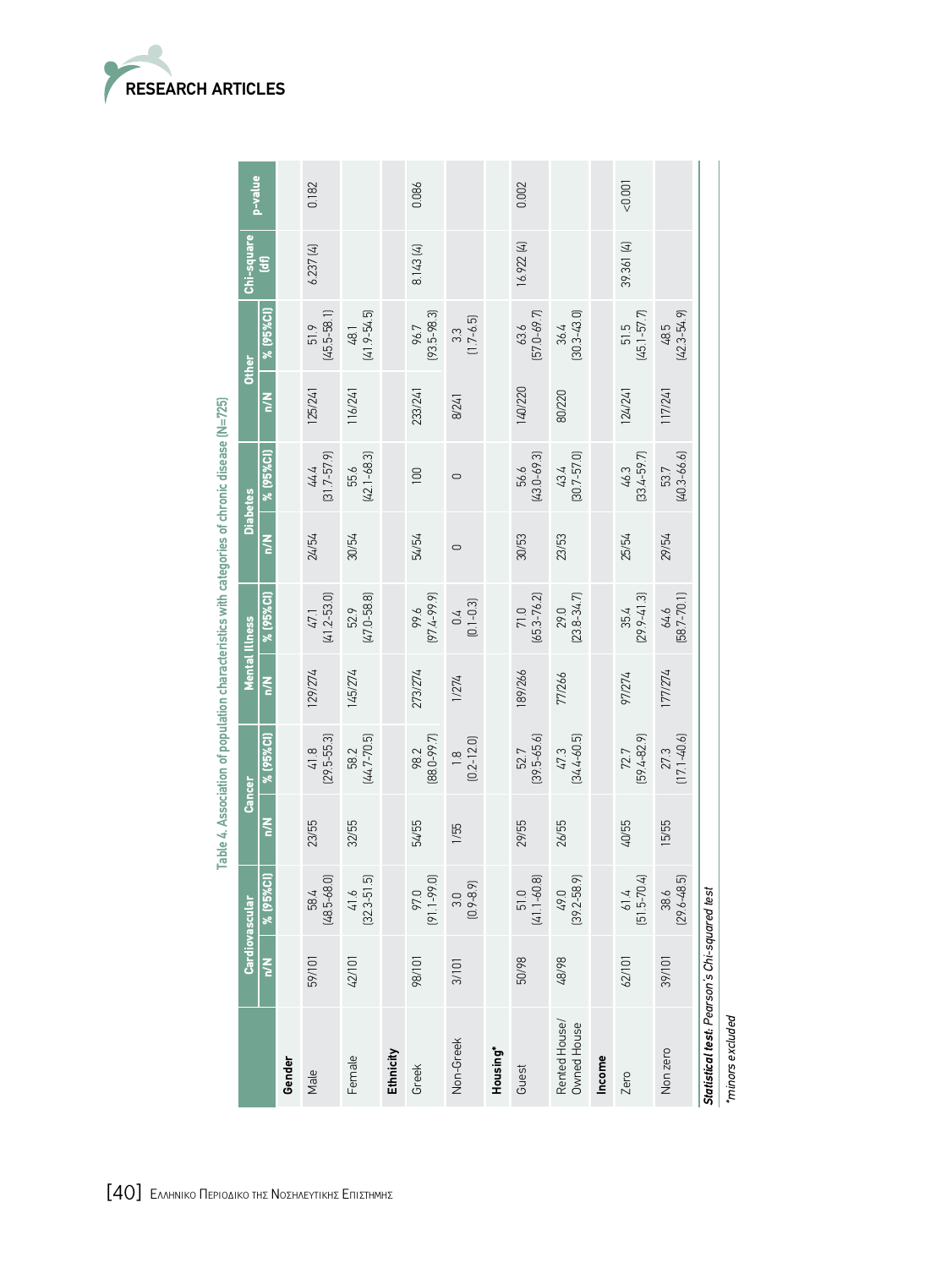

|                       | <b>Chronic Disease</b>      |                     |                        |                                |                        |         |
|-----------------------|-----------------------------|---------------------|------------------------|--------------------------------|------------------------|---------|
|                       | <b>Yes (N=691)</b><br>n (%) | No (N=734)<br>n (%) | <b>Crude OR</b>        | OR adjusted for<br>age, gender | <b>OR Full model</b>   | p-value |
| Age                   |                             |                     |                        |                                |                        |         |
| Mean (SD)             | 50.6 (12.7)                 | 45.6 (13.0)         | 1.03 (1.02-1.04)       | $1.03$ $(1.02 - 1.04)$         | $1.03$ $(1.02 - 1.04)$ | < 0.001 |
| <b>Sex</b>            |                             |                     |                        |                                |                        |         |
| Female                | 347 (43.9)                  | 444 (56.1)          | $1.00$ (ref)           | $1.00$ (ref)                   | $1.00$ (ref)           |         |
| Male                  | 344 (54.3)                  | 290 (45.7)          | 1.52 (1.23-1.87)       | 1.59 (1.28-1.97)               | $1.70$ $(1.35 - 2.13)$ | < 0.001 |
| Renewal               |                             |                     |                        |                                |                        |         |
| 0                     | 227 (34.3)                  | 435 (65.7)          | 1.00 (ref)             | $1.00$ (ref)                   | $1.00$ (ref)           |         |
|                       | 146 (47.7)                  | 160 (52.3)          | 1.75 (1.33-2.30)       | 1.75 (1.32-2.31)               | 1.73 (1.30-2.29)       | < 0.001 |
| $\overline{2}$        | 131 (61.2)                  | 83 (38.8)           | 3.02 (2.20-4.16)       | 2.88 (2.08-3.99)               | 2.73 (1.97-3.79)       | < 0.001 |
| 3                     | 166 (78.3)                  | 46 (21.7)           | $6.91$ $(4.81 - 9.95)$ | $6.57$ $(4.53 - 9.53)$         | $6.49$ $(4.46 - 9.44)$ | < 0.001 |
| 4                     | 21(67.7)                    | 10(32.3)            | 4.02 (1.86-8.69)       | 4.18 (1.91-9.11)               | 3.79 (1.73-8.28)       | 0.001   |
| <b>Ethnicity</b>      |                             |                     |                        |                                |                        |         |
| Non-Greek             | 13(33.3)                    | 26 (66.7)           | $1.00$ (ref)           | $1.00$ (ref)                   | $1.00$ (ref)           |         |
| Greek                 | 678 (48.9)                  | 708 (51.1)          | 1.91 (0.98-3.76)       | 1.70 (0.86-3.39)               | 1.18 (0.58-2.40)       | 0.649   |
| <b>Housing status</b> |                             |                     |                        |                                |                        |         |
| Rented/owned house    | 254 (43.8)                  | 326 (56.2)          | $1.00$ (ref)           | $1.00$ (ref)                   | $1.00$ (ref)           |         |
| Guest                 | 437 (51.7)                  | 408 (48.3)          | $1.37$ $(1.11 - 1.70)$ | $1.68$ $(1.34 - 2.11)$         | $1.57$ $(1.24 - 2.00)$ | < 0.001 |

 **Table 5: Univariable and multivariable analysis of population characteristics associated with chronic disease (N=1425\*)**

*\*minors excluded*

before the age of retirement, as a consequence of the large number of redundancies. By monitoring the new registrations per year it is noted that while they are reduced overall, those of the unemployed are increasing significantly. In the current study, people whose unemployment lasted more than 12 months mostly belonged in the unemployed profile. The more the economic crisis lasts, the more the long-term unemployment is increased: and the longer one is out of the labor market, the more difficult is to come back, this is because the acquired work experience is lost over time, de-specialization comes and the potential recruitment turns to be even more difficult.

Regarding health status of the participants in the current study, 41.7% had a chronic disease. Only a small percentage (4.7%) had been acutely ill, with respiratory infections, fractures, minor injuries, while parturitions. For 53.6% of the uninsured citizens, there was no official document (i.e. a diagnosis by a state physician, a Disability Certification Center report) regarding a health problem.

Reliable data on chronic morbidity rates in Greece are scarce. According to the Greek Health Survey data for the year 2014 (HSA 2016), one in two (49.7%) aged 15 years and over, states that he/she has a chronic problem or chronic disease, while according to the results of the Hydria project, a survey of population health, in 2013– 2014, three in five adults (59.6%) reported suffering from a chronic disease in 2014 (Hellenic Foundation of Health - HFH 2015).

By focusing on the group of the 725 uninsured citizens with a chronic illness, its prevalence was higher in the "55-64" age group. According to the Greek Health Survey data (HSA 2016), from all those claiming to have a chronic health problem or a chronic disease, six out of ten (61.4%) were older than 55 years of age. On the other hand, a chronic disease is reported by more women (54.1%) than men (44.8%), in HSA (2016) Health Survey, which is not confirmed by our study.

The imprint of the current study is considered to be the association between economic situation and housing status of the uninsured participants with the existence of a chronic illness: it was found that almost one in two noninsured persons with chronic illness (48%) was called to deal with the management of their chronic problem (i.e. medical visits, taking medication, examinations, etc.) having zero annual income. Additionally, almost two out of three participants of the same category (60.4%) would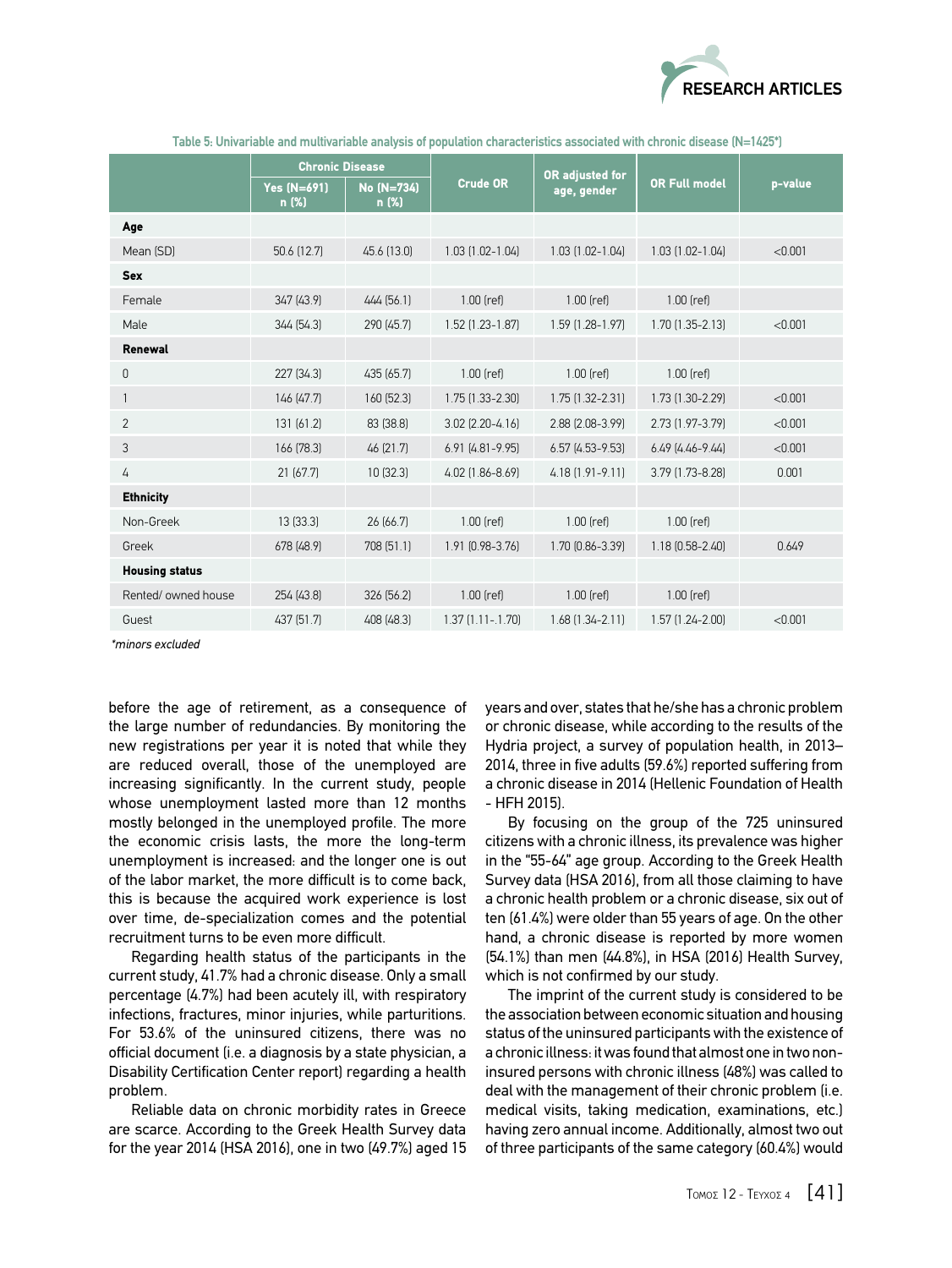

face the risk of homelessness in the case that no relative or acquaintance was available to house them. These high percentages of individuals with minimal or zero annual income, who at the same time live in precarious housing conditions, reflect the real dimensions of the unfavorable socio-economic situation of uninsured people, which a prolonged period of economic crisis can only worsen, according to the relevant literature (Adam & Teloni 2015, Labor Institute of the Greek General Confederation of Labor 2017).

The current economic crisis seems to have led segments of the population already at high risk of poverty before the crisis, to an even worse situation. Income inequality has significantly been increased since the crisis (OECD 2017) in countries such as Greece, Italy and Spain, the United States which were affected more, as well as countries with a high level of inequality even before the crisis (e.g. Chile, Latvia). In 2012-2016, income inequality in Greece remained at a high level, with the uneven distribution of income (Gini coefficient) being raised from 34.2% to 34.5%. Based on this coefficient, Greece is among the countries with the highest levels of income inequality in the EU (HSA 2018) along with Bulgaria, Romania and Latvia.

One of the main barriers to health services accessibility is the inadequacy of the necessary financial resources to cover the cost of such services (OECD 2009). Low income, let alone zero, implies less access to both high-level preventive and therapeutic health services. Additionally, studies have showed that people living in poverty and social exclusion have higher rates of chronic health problems, as well as higher rates of constraint on their day-to-day activities due to some health problems than non-poor individuals (Mackenbach 2005).

The Health Survey for 2014 (HSA 2016) has showed that 13.9% of the population aged more than 15 years faced unmet needs for receiving medical care or treatment, due to financial inability, 15.4% for dental care or treatment, 4.3% for mental health care, and 11.2% for taking the medications prescribed by the physician. Non satisfaction of medical and pharmaceutical needs due to economic problems has also been confirmed in subsequent research (Kentikelenis et al 2014, DIANEOSIS 2016).

What was found in the current study for the Municipality of reference is similar to research done for Attica Region: since the beginning of the crisis the population living in precarious housing in Athens has doubled (Arapoglou et al 2015). This increase is due to the rapid rise in poverty and unemployment and the inability of households to cover housing costs, particularly rents, leading to crowding in small-scale

housing, and the inappropriateness of housing.

Research has showed that inferior housing and deprived neighborhoods are associated with higher rates of child mortality, HIV, STDs, diabetes, cardiovascular diseases and violent deaths (Stuckler & Basu 2014). Additionally, those experiencing housing hardship have high levels of stress, delayed visits to doctors since they are unable to cover the costs of examinations and treatment, and present low health levels (Stahre et al 2015). This is in line with our finding that guest status is associated with chronic disease.

Regarding guest status in housing, the findings of our study confirm the important role of the family and the broader social environment of individuals in Greece. These do not just function as ancillary to the state, but they essentially replace it, within a model of social protection in Greece which is characterized by an unequal distribution of social protection structures against social risks and poor quality of services (Yfantopoulos et al 2009). Within the midst of economic crisis, the high unemployment, and the increased number of those in precarious housing situation, state social welfare housing provision system both in the form of social housing provision and of rent subsidy or hosting hostels was, and still remains a deficit. On the contrary, the main parameters of housing policy after 2008 seem to "contribute to the generalization of housing insecurity, both at a financial level, by reducing the public expenditure on housing and overcrowding of the private dwelling, and an institutional level, with the abolition of the public Social Housing Agency" (Papadatos - Anagnostopoulos et al 2017, p. 39).

According to the results, mental illness prevails among the uninsured, followed by the cardiovascular disease. These two conditions, together with cancer and diabetes, accounted for 66.7% of all chronically patients of the study. Women showed a higher rate of psychiatric diseases, cancer and diabetes, while men have a higher rate of cardiovascular disease. Health Survey study for 2014 (HSA 2016) indicated that 9.2% of the population older than 15 years suffered from diabetes, with older women to take precedence over men, as in the present study, and 21% of the population reported hypertension. For the same year, the Hydria project showed prevalence rates for diabetes at 11.4% and acute myocardial infarction at 3% of the population, with more women suffering from diabetes than men and the converse for acute myocardial infarction (Hydria 2015). Results of the National Morbidity and Risk Factors Study, conducted by the Department of Medicine of the National and Kapodistrian University of Athens (NKUOA) (2015), showed that coronary artery disease was twice as common in men (6.3%) than in women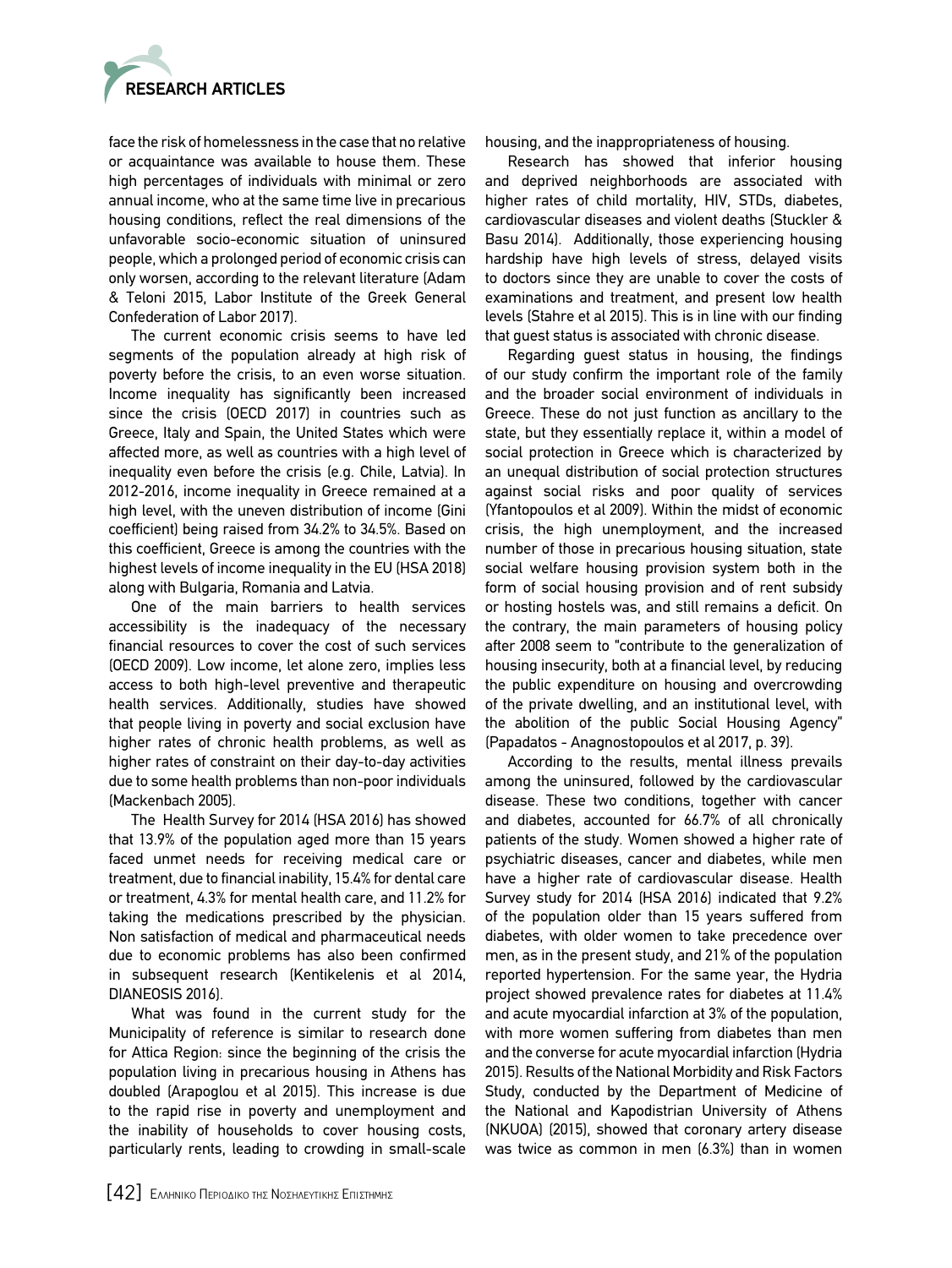

(3.1%), while hypertension and cholesterolemia were more common. Additionally, 12.5% of men and 10% of women had diabetes (11% total).

The impact of the economic recession on mental health has been confirmed by a number of studies. The reported prevalence of chronic depression is 7.4% according to the HFH (2015) while according to the National Morbidity and Risk factors study (2015), stress symptoms and depression were reported by 24% and 16% of the general population, respectively with these symptoms being significantly associated with unemployment. In a survey on mental health and its socio-class stratification (Zisi et al 2017), it was found a strong correlation of poor mental health with the ranks of unemployed, self-employed and unskilled, as well as with low educational level and poor economic situation.

People with mental illness are at a higher risk of becoming unemployed in times of economic recession, while there is an increase in suicides between men and those in productive age affected by rising unemployment (Evans-Lacko et al 2013). This indicates that in times of economic crisis, there is a higher prevalence of people with mental illnesses in the unemployed population and a greater risk of their mental health deteriorating.

The high incidence of chronic psychiatric disease among uninsured people in our study is consistent with the findings of a number of studies that have highlighted the high degree of correlation between economic crisis and the prevalence of mental disorders (Stuckler et al.2009, Gili et al 2013). Most researchers agree that the loss of work increases the risk of psychiatric disorders and their physical effects, while many studies converge on the assumption of a strong correlation between unemployment and an increase in depression and anxiety (Tsounis 2013).

Interestingly, the findings of the present study show the prevalence of guest status among uninsured patients with mental illness and the prevalence of zero annual income among uninsured patients with cancer. The former may be related to the particularities of mental illness in the functioning of patients suffering from mental illness and the need for constant support and care. The latter is likely to be the result of the related benefit policy, since cancer patients are forced to stay out of work or look for a long time to respond to the treatments, and no financial support is provided for them unless they are diagnosed with an invalidity rate of 67% or more, in the form of severe disability benefits, which concerns the last stages of the disease.

# Study limitations

The main limitation of the current study was the fact that health-related documents (official medical diagnoses) did not exist in the all personal files of the participants. This has an implication on the conceptual clarification of the population and the subsequent interpretation of the results: uninsured citizens without a disease categorized as "unrecorded" in the relevant field cannot be considered a priori healthy, of course neither sick. Instead, they are part of the population under investigation, since there is no data on their state of health.

In addition, the complex social reality, especially during a period of intense social transformation of the Greek society due to the prolonged economic crisis, requires more complex methodologies than the one used in the current study; it requires the contribution of multidisciplinary approaches (triangulation) to ensure all conditions that lead to safe conclusions. For this reason, it is proposed to strengthen future research in the field using qualitative methods (such as conducting interviews) to study the underlying research phenomenon.

The results of our study cannot be generalized to the whole population of uninsured citizens either in the Municipality of reference or in Attica region, or extrapolated to other populations, as current study's population consisted of only the uninsured citizens who applied for and obtained a medical cover book, therefore a possible biased sample. Thus, the results of the current study can be used as an initial pilot, triggering for future studies among the population with corresponding characteristics, in other municipalities.

#### **CONCLUSIONS**

Fiscal Adjustment Programs in Greece have deteriorated the living conditions of the population, aggravating income inequalities, which also fuel inequalities in health. The current study in an Attica region Municipality showed that a significant percentage of uninsured citizens who have obtained an insurance book from Social Services of the Municipality during the period of the economic crisis, suffer from chronic illness and live with zero income hosted by relatives or acquaintances, which has a long-term impact on determinants of their health.

A series of direct interventions at the community level in the field of health and social protection are considered necessary and the findings of this our study can be used as a guide towards this direction. A redesign of primary health care and social protection at the Municipality level will allow citizens to have direct and total access to quality health care and social services is necessary.

In particular, for the issue of medical cover book and the relevant income criteria, there must be an explicit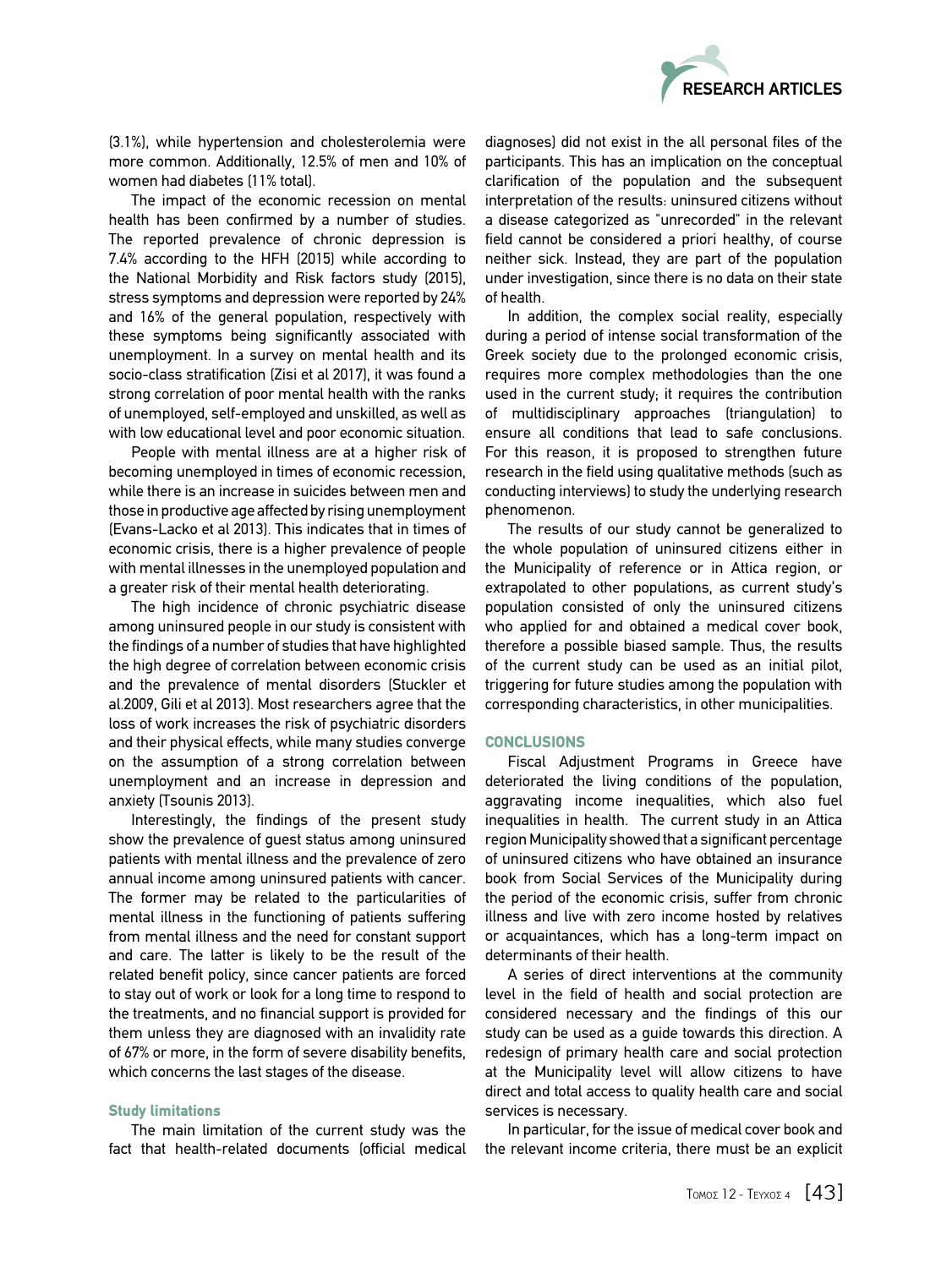

exemption for all kinds of social benefits (eg subsistence allowance, disability allowance, etc.) and should be granted to certain categories of beneficiaries, as asylum seekers, migrants with residence documents, the homeless, the disabled of more than 67% disabillity, all categories of prisoners, victims of trafficking, pregnant women, sufferers of chronic or incurable diseases, people housed in treatment communities for detoxification, irrespective of income.

The systematic recording of data regarding the social and economic profile as well as health status of the community population, especially the vulnerable groups, highlights the real needs, as did the current study, and enables the implementation of small scale policy interventions for the local population, which bring immediate results. As such, it is proposed to strengthen employment policies with offering new jobs and reintegrate into work, support social housing and rent subsidies, adopt a holistic approach to caring for chronically ill people, support for the independent living of mental patients, and create home support units for cancer patients and pain management.

#### Contribution of the authors

SK: participated in the conception and planning of the study, data collection, interpretation of the results and writing of the article  $GK$ : participated in the planing of the study, interpretation of the results and writing of article IZ: participated in the data analysis, interpretation of the results and writing of the article. KO: participated in the conception of the study and writing of the article. All authors critically assessed and approved the submission of the final text.

#### Conflict of interest

Researchers state that there is no conflict of interest.

#### **REFERENCES**

- Adam S. & Teloni D. (2015). *Social Clinics in Greece of Crisis: The Experience of Health Services When the National Health System Decreases*, Studies 44, Observatory of Economic and Social Development, INE-GSEE, Athens. Available at: https:// ineobservatory.gr/wp-content/uploads/2016/07/MELETH-441.pdf [Accessed: 12 February 2018].
- Arapoglou V., Gounis K. & Siatitsa D. (2015). Revisiting the Concept of Shelterisation: Insights from Athens, Greece. *European Journal of Homelessness* 9: 137–157.
- Attica Region (2015). *Regional Strategy for Social Inclusion and Fight against Poverty*, Study, Athens. Available at: http://www. pepattikis.gr/ wpcontent/uploads/ 2016 /02 [Accessed: 20 January 2018].
- Bonovas S. & Nikolopoulos G. (2012). High-burden epidemics in Greece in the era of economic crisis. Early signs of a public health tragedy. *Journal of Preventive Medicine and Hygiene* 53: 169-71. doi:10.15167/2421-4248/jpmh2012.53.3.340.
- Branas C., Kastanaki A., Michalodimitrakis M., Tzougas J., Kranioti E., Theodorakis P., Carr B. & Wiebe D. (2015). The impact of economic austerity and prosperity events on suicide in Greece: a 30 year interrupted time-series analysis. *BMJOpen 2015*;5:e005619. doi :10.1136/bmjopen-2014-005619.
- Department of Medicine NKUOA (2015). *The Health Situation in Greece of 2015: Chronic Diseases - Access to the Health System - Prevention.* National Morbidity and Risk Factors Study, National and Kapodistrian University of Athens, Athens. Available at: www. emeno.gr [Αccessed: 6 February 2018].
- Institute of Social and Preventive Medicine (2016). *Health of Greeks in Crisis*, Institute of Social and Preventive Medicine, Athens. Available at: https://www.dianeosis.org/research/greek\_health/ [Accessed: 20 May 2018].
- Economou Ch., Kaitelidou D., Kentikelenis Al., Sissouras A. & Maresso Α. (2014). The impact of the financial crisis on the health system and health in Greece, Case Study. *World Health Organization, European Observatory on Health Systems and Policies.* Available

at: http://www.euro.who.int/\_\_data/assets/pdf\_file/0007/266380/ The-impact-of-the-financial-crisis-on-the-health-system-andhealth-in-Greece.pdf [Accessed: 10 May 2018].

- European Commission (2017). *Joint Employment Report 2017 accompanying the Communication from the Commissionon on the Annual Growth Survey 2017*, Brussels Available at: https:// ec.europa.eu/social/main.jsp?advSearchKey=joint+employment +report&mode=advancedSubmit&catId=22&policyArea=0&polic yAreaSub=0&country=0&year=0 [Accessed: 5 May 2018].
- Evans-Lacko S., Knapp M., McCrone P., Thornicroft G. & Mojtabai R. (2013). The mental health consequences of the recession: economic hardship and employment of people with mental health problems in 27 European countries.PloS One 8: e69792. doi:10.1371/journal.pone.0069792.
- Gili M., Roca M., Basu S., McKee M. & Stuckler D. (2013). The mental health risks of economic crisis in Spain: evidence from primary care centres, 2006 and 2010.*The European Journal of Public Health* 23: 103-108. doi: 10.1093/eurpub/cks035.
- Hellenic Foundation for Health (2015). *HYDRIA Program: Conclusions-Remarks and Proposals for Policy Measures.* Available at: http:// www.hhf-greece.gr/images/book-hydria-120516print.pdf [Accessed: 10 June 2018].
- Hellenic Statistical Authority HSA (2016). *Health Survey: Year 2014*, Hellenic Statistical Authority, Piraeus.
- Hellenic Statistical Authority HSA (2017). *Labor Force Survey: 1981- 2015*, Hellenic Statistical Authority, Piraeus.
- Hellenic Statistical Authority HSA (2018). *Economic Imbalance - Income Survey and Household Living Survey 2017*, Hellenic Stastical Authority, Press Release, June, Piraeus. Available at: http://www.statistics.gr/documents/20181/f925863c-8396-4f7aa9dc-d4ef77883f73 [Accessed: 25 June 2018].
- Kentikelenis A., Karanikolos M., Reeves A., Mckee M. & Stuckler D. (2014). Greece's health crisis: from austerity to denialism. *Τhe Lancet* 383: 748-53.doi: 10.1016/S0140-6736(13)62291-6
- Kyriopoulos J. & TsiantouV. (2010). The financial crisis and its impact